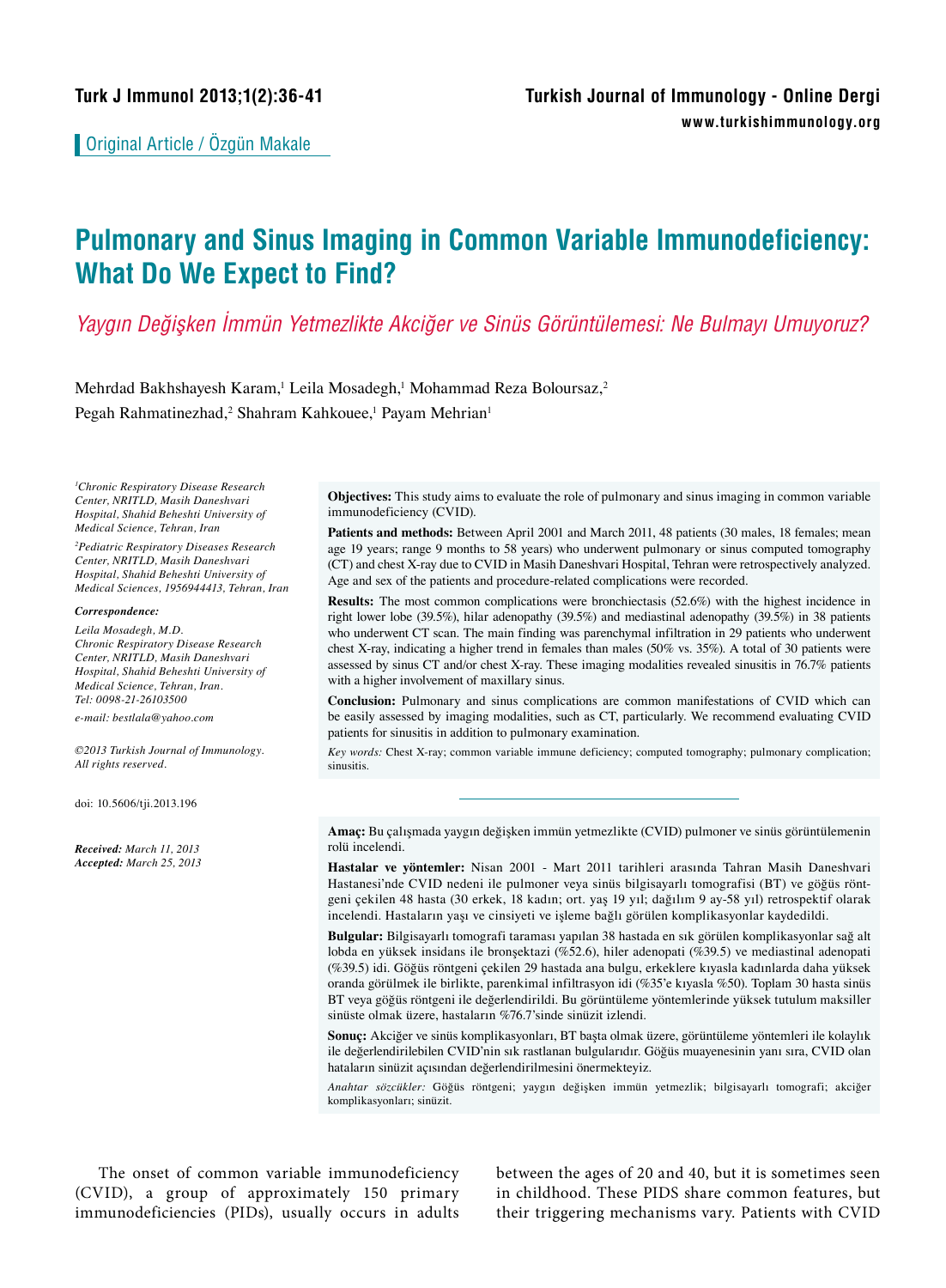have an increased susceptibility to infections along with reduced responses to protein and polysaccharide vaccines. This immune cell disorder is diverse in both its clinical presentation and types of deficiency that are present. Although decreased serum levels of immunoglobulin (Ig) G and IgA are characteristic, approximately 50% of patients also have diminished serum IgM levels and T-lymphocyte dysfunction. In addition, about 20% of patients with CVID develop an autoimmune disease.

The most common infections associated with CVID are sinopulmonary in nature and include *Streptococcus pneumonia, Hemophilus influenza,* and *Klebsiella pneumonia*. In some cases, mycoplasma infections have also been encountered.

Patients with CVID are also prone to repeated infections. For example, recurrent respiratory infections may lead to structural changes like bronchiectasis. Furthermore, these patients may clinically present without any symptoms, or mild-to-severe complications, such as lymphoid malignancy, may occur. Currently, radiological imaging plays an important role in the assessment of these complications.

In this study, we reviewed CVID patient images to determine the prevalence of sinopulmonary complications and analyzed them in terms of age and gender. We also compared chest X-ray and computed tomography (CT) findings to demonstrate their role in the assessment process.

#### **PATIENTS AND METHODS**

In this retrospective study, we evaluated 48 patients (30 males, 18 females; mean age 19 years; range 9 months to 58 years), with known cases of CVID who were admitted to the Masih Daneshvari Hospital over a 10-year period from 2001 to 2011.

The patients were assessed by either chest CT, chest X-ray, or sinus CT and/or or sinus X-ray at admission. Of the 48 total patients, 38 underwent chest CT, 29 had chest X-rays, and 30 underwent a sinus X-ray or CT. Based on this data, the study participants were then placed into one of three groups according to imaging procedure. An expert radiologist examined each image and reported the findings. All sinopulmonary complications of the patients were noted, including bronchiectasis, bullae or blebs, peribronchial wall thickening, parenchymal nodules, air trapping, hydropneumothorax, parenchymal infiltration, pleural effusion, pericardial effusion, mediastinal adenopathy, hilar adenopathy, consolidation, air bronchograms, ground glass opacity, and hepatosplenomegaly. Furthermore, we analyzed and compared the findings

by age, with one group composed of the patients 20 years of age or younger (n=32) and the other made up of those over 20 years old (n=16). We also performed individual group age comparisons as well (25 younger patients vs. 13 older patients in the CT group; 24 younger patients vs. five older patients in the chest X-ray group; and 18 younger patients vs. 12 older patients in the sinus group). We also compared the patients according to gender (23 males vs. 15 females in the CT group; 17 males vs. 12 females in the chest X-ray group; and 20 males vs. 10 females in the sinus group).

Analyses was carried out using the SPSS version 16 for Windows software program (SPSS Inc., Chicago, Illinois, USA), and age and gender comparisons were performed using a chi-square test for bronchiectasis, pulmonary consolidation, parenchymal infiltration, and sinusitis. A p value of  $\leq 0.05$  was accepted as being statistically significant.

### **RESULTS**

Of the 38 patients (100%) in the chest CT group, the most common finding was bronchiectasis, which was detected in 20 patients (52.6%). It was seen in all lobes, with the highest prevalence in the right lower lobe (RLL) (n=15, 39.5%). This was followed by an involvement rate of 36.8% (n=14) in the right middle lobe (RML) and left lower lobe (LLL), respectively. The third most commonly involved segment was the lingula with a prevalence of  $13.2\%$  (n=5). The chest X-ray findings are shown in detail in Tables 1 and 2.

In terms of gender, bronchiectasis was significantly more common in the males than the females (69.6% vs. 26.7%, respectively; p=0.01). Furthermore, regarding the lobar distribution, the RML, RLL, and left upper lobe (LUL) showed the greatest gender differences, but there were no notable differences in terms of age. In order of prevalence, bronchiectasis was seen in the RLL, RML, LLL, LUL, right upper lobe (RUL), and whole lung fields.

The second most common complications were mediastinal and hilar adenopathy, with each appearing in 39.5% (n=15) of the patients. These adenopathies were more common in the younger group of patients

#### **Table 1**

Chest X-ray findings of the 29 common variable immune deficiency patients

| Frequency | Percentage |
|-----------|------------|
|           | 27.6       |
| 12        | 41.4       |
|           | 13.8       |
|           |            |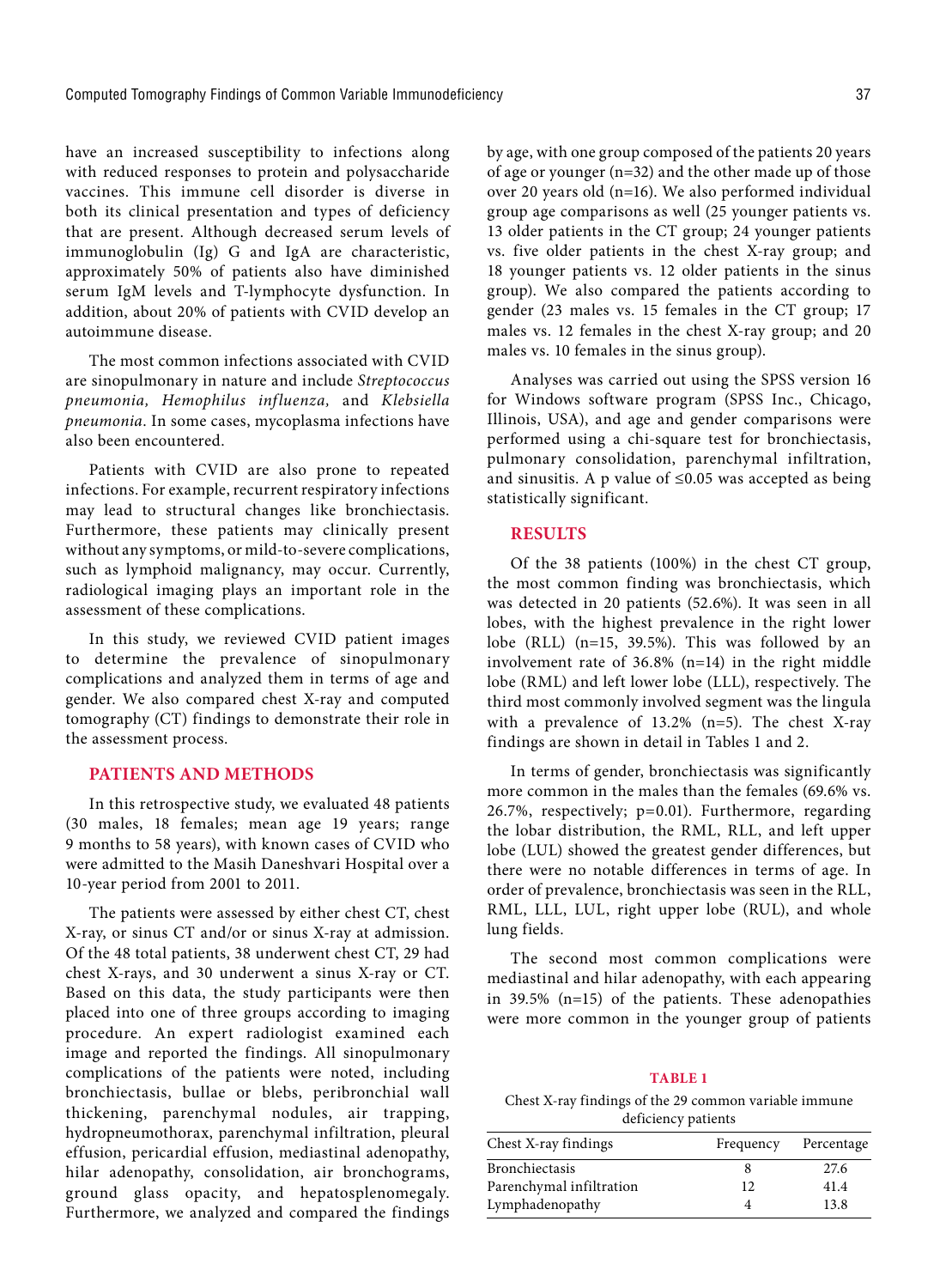**Table 2** A comparison of the chest X-ray findings in terms of gender and age

| Chest X-ray finding      | Age $20\,(%)$ | Age $>20$ (%) | Male $(\%)$ | Female (%) |
|--------------------------|---------------|---------------|-------------|------------|
| Parenchymal infiltration | 37.5          | 60            | 35.3        | 50         |
| Lymphadenopathy          | 16.7          |               | 5.9         | 25         |
| Bronchiectasis           | 29.2          | 20            | 47.1        | 0.0        |

than the older group (44% vs. 30.8% for mediastinal adenopathy and 48% vs. 23.1% for hilar adenopathy, respectively; p=0.05).

In our evaluation, parenchymal infiltration was detected in 36.8% (n=14) of the patients in the RML, LLL, RLL, RUL, LUL, and both lung fields, with the involvement in the RML being the highest at 26%. There were no notable differences with regard to gender or age, but all of the lobes showed higher involvement in the males than the females.

Regarding lung consolidation, 23.7% (n=9) were affected, and considerably more patients in the older group had this complication compared with the younger group (38.5% vs. 16%, respectively; p>0.05). However, there was no significant difference regarding gender as the rate was almost identical between the males and females. In order of prevalence, lung consolidation was seen in the RLL, LLL, RML, LUL, and RUL.

We found air trapping in 21.1% (n=8) of patients, with a higher rate occurring in the younger group. In addition, six patients reported ground glass opacity (15.8%), two had air bronchograms, (5.3%), and two presented with bronchiolectasis on their CT. Furthermore, 23.7% had hepatosplenomegaly, and 28.9% had hepatomegaly. Pleural effusion and pulmonary nodules were each found in five patients, pericardial effusion and bullae were each noted in three patients, and hydropneumothorax was reported in one patient. The chest CT findings are shown in Tables 3 and 4.

In the 29 patients who had chest X-rays (17 males and 12 females), the most common finding was infiltration, which was seen in 41.4% of the study participants while bronchiectasis was found in 27.6%. In terms of gender, 47.1% of males presented with this lung condition, but it was not seen in any of the females.

We also evaluated lymphadenopathy, and it was identified in 13.8% of patients, all of whom were in the younger group. Additionally, the rate was considerably higher in the females than the males (25% vs. 5.9%, respectively).

In the group who underwent sinus images, sinusitis was detected in 76.7% of the patients, with the most involved sinus being the maxillary sinus at a rate of 76.7%. This was followed by ethmoid and frontal sinusitis, which were each seen in 50% of the patients. In addition, there was evidence of pan-sinusitis in 46.7%. No significant differences were reported with regard to age and gender; however, sinusitis was more common in the females than the males. The sinus findings are given in Tables 5 and 6.

#### **Table 3**

Computed tomography findings of the 38 common variable immunodeficiency patients

| Computed tomography findings      |                | Frequency Percentage |
|-----------------------------------|----------------|----------------------|
| <b>Bronchiectasis</b>             | 20             | 52.6                 |
| Pan-bronchiectasis                | 5              | 13.2                 |
| Right middle lobe bronchiectasis  | 14             | 36.8                 |
| Right upper lobe bronchiectasis   | 6              | 15.8                 |
| Right lower lobe bronchiectasis   | 15             | 39.5                 |
| Left upper lobe bronchiectasis    | 7              | 18.4                 |
| Left lower lobe bronchiectasis    | 14             | 36.8                 |
| Lingular bronchiectasis           | 5              | 13.2                 |
| Bullae or blebs                   | 3              | 7.9                  |
| Peribronchial wall thickening     | 4              | 10.5                 |
| Parenchymal nodules               | 5              | 13.2                 |
| Air trapping                      | 8              | 21.1                 |
| Hydropneumothorax or pneumothorax | 1              | 2.6                  |
| Infiltration                      | 14             | 36.8                 |
| Diffuse infiltration              | $\overline{c}$ | 5.3                  |
| Lingular infiltration             | 4              | 10.5                 |
| Right middle lobe infiltration    | 10             | 26.3                 |
| Right upper lobe infiltration     | 6              | 15.8                 |
| Right lower lobe infiltration     | 7              | 18.4                 |
| Left upper lobe infiltration      | 3              | 7.9                  |
| Left lower lobe infiltration      | 8              | 21.1                 |
| Pleural effusion                  | 5              | 13.2                 |
| Pericardial effusion              | 3              | 7.9                  |
| Mediastinal adenopathy            | 15             | 39.5                 |
| Hilar adenopathy                  | 15             | 39.5                 |
| Lung consolidation                | 9              | 23.7                 |
| Right middle lobe consolidation   | 3              | 7.9                  |
| Right upper lobe consolidation    | 1              | 2.6                  |
| Right lower lobe consolidation    | 4              | 10.5                 |
| Left upper lobe consolidation     | 2              | 5.3                  |
| Left lower lobe consolidation     | 4              | 10.5                 |
| Air bronchogram                   | $\overline{c}$ | 5.3                  |
| Ground glass opacity              | 6              | 15.8                 |
| Hepatomegaly                      | 11             | 28.9                 |
| Splenomegaly                      | 9              | 23.7                 |
| Hepatosplenomegaly                | 9              | 23.7                 |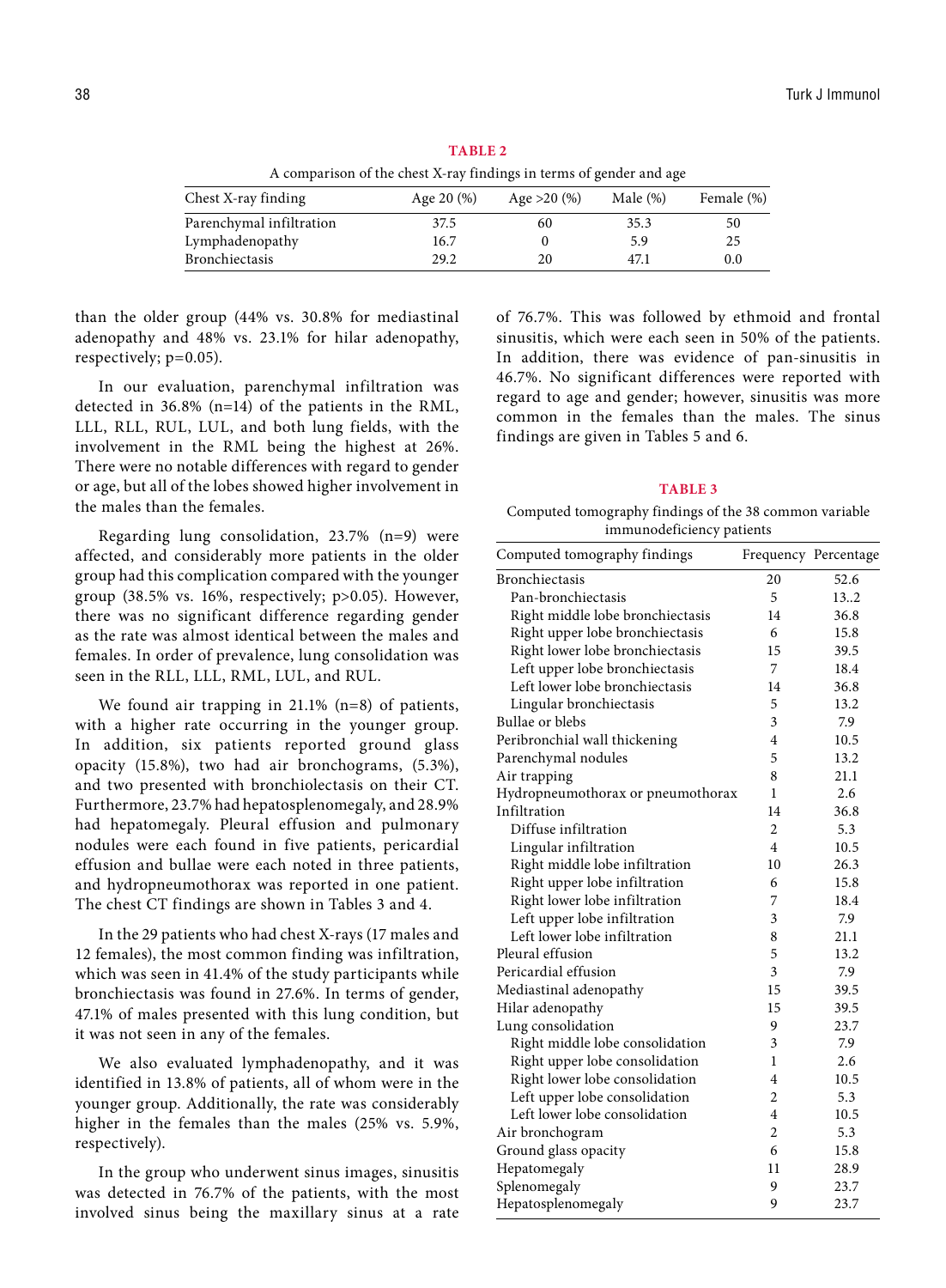Computed Tomography Findings of Common Variable Immunodeficiency 39

| Comparing computed tomography scan findings in terms of gender and age |                  |                |             |            |
|------------------------------------------------------------------------|------------------|----------------|-------------|------------|
| Computed tomography finding                                            | Age 20 (%)       | Age $>20$ (%)  | Male $(\%)$ | Female (%) |
| Bronchiectasis                                                         | 52               | 53.8           | 69.6        | 26.7       |
| Pan-bronchiectasis                                                     | 12               | 15.4           | 17.4        | 6.7        |
| Right middle lobe bronchiectasis                                       | 32               | 46.1           | 52.1        | 13.3       |
| Right upper lobe bronchiectasis                                        | 12               | 23.1           | 21.7        | 6.7        |
| Right lower lobe bronchiectasis                                        | 36               | 46.1           | 56.5        | 13.3       |
| Left upper lobe bronchiectasis                                         | 16               | 23.1           | 26.1        | 6.7        |
| Left lower lobe bronchiectasis                                         | 36               | 38.5           | 43.5        | 26.7       |
| Lingular bronchiectasis                                                | 16               | $\overline{4}$ | 21.7        | 0.0        |
| Bullae or blebs                                                        | 8                | 7.7            | 4.3         | 13.3       |
| Parenchymal nodules                                                    | 8                | 23.1           | 17.4        | 6.7        |
| Airtrapping                                                            | 24               | 15.4           | 21.7        | 20.0       |
| Hydro pneumothorax                                                     | $\mathbf{0}$     | 7.7            | 4.3         | 0.0        |
| Diffuse infiltration                                                   | $\overline{4}$   | 7.7            | 8.7         | 0.0        |
| Right middle lobe infiltration                                         | 24               | 30.8           | 34.8        | 13.3       |
| Right upper lobe infiltration                                          | 12               | 23.1           | 17.4        | 13.3       |
| Right lower lobe infiltration                                          | 12               | 30.8           | 26.1        | 6.7        |
| Left upper lobe infiltration                                           | 8                | 7.7            | 8.7         | 6.7        |
| Left lower lobe infiltration                                           | 16               | 30.8           | 26.1        | 13.3       |
| Lingular infiltration                                                  | 12               | 7.7            | 8.7         | 13.3       |
| Pleural effusion                                                       | 20               | $\mathbf{0}$   | 17.4        | 6.7        |
| Pericardial effusion                                                   | 12               | $\mathbf{0}$   | 8.7         | 6.7        |
| Mediastinal adenopathy                                                 | 44               | 30.8           | 39.1        | 40.0       |
| Hilar adenopathy                                                       | 48               | 23.1           | 34.8        | 46.7       |
| Consolidation                                                          | 16               | 38.5           | 17.4        | 26.7       |
| Right middle lobe consolidation                                        | 8                | 7.7            | 8.7         | 6.7        |
| Right upper lobe consolidation                                         | $\overline{4}$   | $\overline{0}$ | 4.3         | 0.0        |
| Right lower lobe consolidation                                         | 12               | 7.7            | 8.7         | 13.3       |
| Left upper lobe consolidation                                          | $\boldsymbol{0}$ | 15.4           | 4.3         | 6.7        |
| Left lower lobe consolidation                                          | 8                | 15.4           | 8.7         | 13.3       |
| Air bronchogram                                                        | $\mathbf{0}$     | 15.4           | 4.3         | 6.7        |
| Ground glass opacity                                                   | 16               | 15.4           | 8.7         | 26.7       |
| Hepatomegaly                                                           | 36               | 15.4           | 26.1        | 33.3       |
| Splenomegaly                                                           | 28               | 15.4           | 26.1        | 20         |
| Hepatosplenomegaly                                                     | 28               | 15.4           | 26.1        | 20         |

**Table 4**

## **DISCUSSION**

Common variable immune deficiency is one of the most common primary immune deficiencies and features a wide variety of complications, especially infections. Sinopulmonary infections are seen most often. Since recurrent infections are very common in CVID, structural disorders can occur after these infections. Most of these changes can be identified via chest CT, but some are detectable on chest X-rays.

In the chest CT group in our study, 20 patients (52.6%) had bronchiectasis, the most frequent complication. This rate was very similar to what was previously reported by Martínez García et al.<sup>[1]</sup> in a study that involved 19 patients, 58% of whom reported bronchiectasis. In addition, our results also corresponded with the study by Bondioni et al.[2] in

which out of a total of 40 patients, bronchiectasis was found in 65.38% (n=26) via chest CT. Furthermore, in 2010, Touw et al.<sup>[3]</sup> reviewed 26 articles that included 1,047 patients (587 patients with CVID), and they concluded that chronic structural pulmonary complications occurred in up to 73% of the CVID

#### **TablE 5**

Sinus imaging findings in 30 common variable immune deficiency patients

| Sinus imaging findings | Frequency | Percentage |
|------------------------|-----------|------------|
| Sinusitis              | 23        | 76.7       |
| Pan-sinusitis          | 14        | 46.7       |
| Maxillary sinusitis    | 23        | 76.7       |
| Ethmoid sinusitis      | 15        | 50         |
| Frontal sinusitis      | 15        | 50         |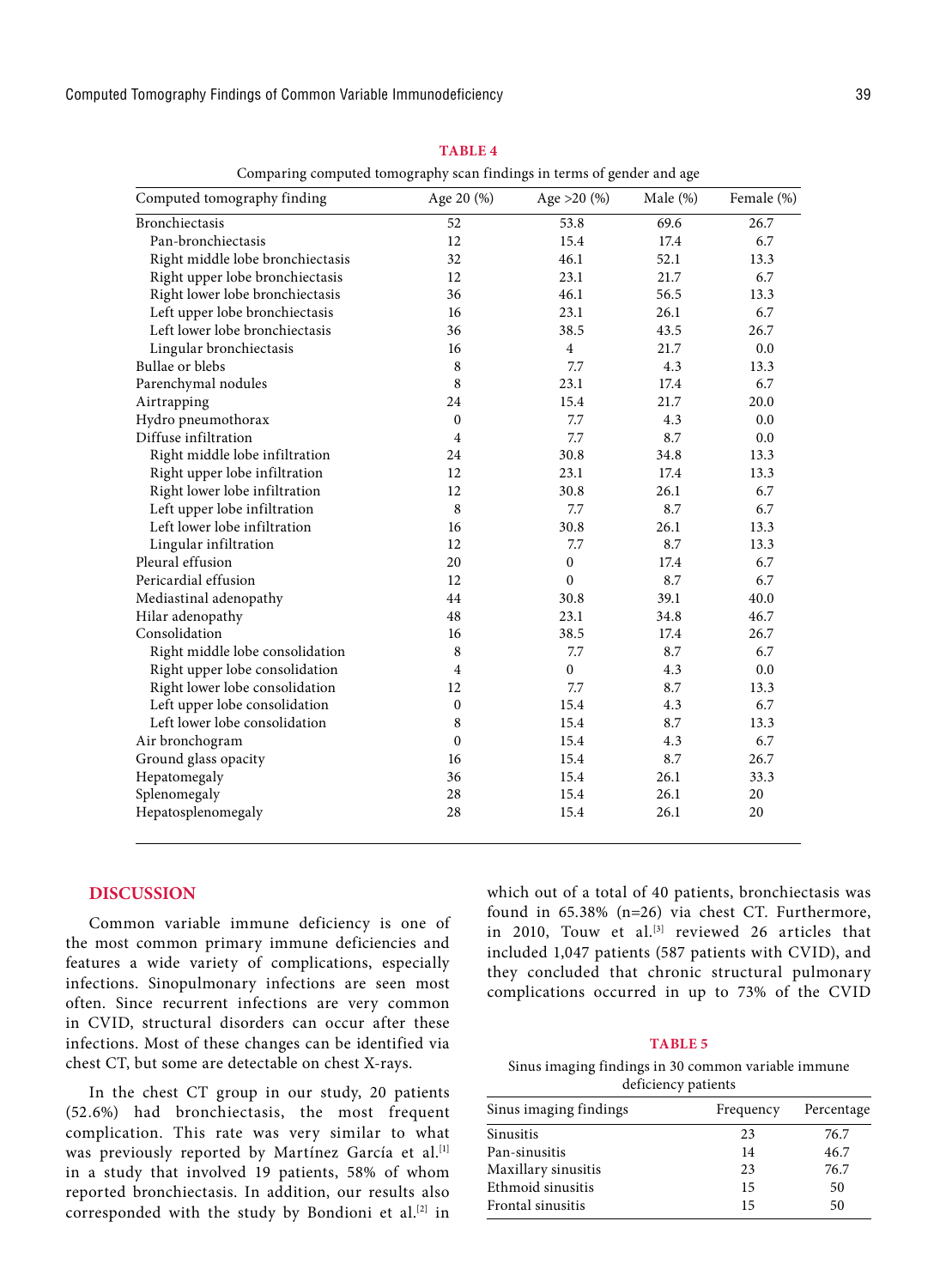A comparison of sinus complications in terms of gender and age Sinus complications <br>Age 20 (%) Age >20 (%) Male (%) Female (%) Pan-sinusitis 50 41.7 45 50<br>Maxillary sinusitis 50 50 41.7 45 50<br>80.3 75 80 Maxillary sinusitis  $72.2$  83.3 75 80<br>
Ethmoid sinusitis 55.5 41.7 50 50 Ethmoid sinusitis 55.5 Frontal sinusitis 55.5 41.7 50 50

**Table 6**

patients, with the most common being bronchiectasis and peribronchial wall thickening.

In our study, mediastinal and hilar adenopathy were the second most prevalent complications after bronchiectasis. In a study by Curtin et al.<sup>[4]</sup> in 1995, they reported that 11 out of 27 CVID patients had enlarged mediastinal lymph nodes (41%), which was similar to what we identified. It was also the most common finding in the CVID patients in their study. Additionally, Ardeniz et al.<sup>[5]</sup> demonstrated a high prevalence of lymphadenopathy in CVID patients.

The third common finding in the CT group in our study was parenchymal infiltration, found in 36.8% of the patients. It was also the most common finding in the chest X-ray group, with a prevalence of 41.4%. Even when taking into account the higher accuracy of CT, the similar results of these two groups demonstrates that chest X-ray is helpful for diagnosing lung parenchymal infiltration in CVID patients.

Another significant result in our study was related to parenchymal pulmonary nodules, although they were seen in just five patients (13.2%). In a five-year follow-up study by Bondioni et al. $[2]$  there was a very high incidence of pulmonary nodules. They evaluated 40 CVID patients by CT. Additionally, 20 of these were followed up via CT scans over a period of five years, and 38.4% had pulmonary nodules that correlated with splenomegaly, which presented in 70% of these patients. This varies considerably from the 23.7% of patients with this complication in our study.

On the other hand, van de Ven et al.<sup>[6]</sup> evaluated 54 children, and 24-25% of them presented with multiple lung nodules, which differs from the Bondioni et al.<sup>[2]</sup> study. However, in our study, we saw no statistically significant difference in the prevalence of nodules in the two different age groups.

We also analyzed the lobar distribution of bronchiectasis, lung consolidation, and infiltration, and the RLL was the most commonly involved lobe for bronchiectasis, whereas infiltration was seen more in the RML and consolidation more in the RLL and LLL at the same prevalence rate. The lowest rate of lobe involvement for bronchiectasis and infiltration occurred when there was simultaneous involvement of all lobes (pan-bronchiectasis and diffuse infiltration). However, the RUL showed the lowest rate of lung consolidation.

In reviewing the chest X-rays of 29 patients, we evaluated the findings as they related to bronchiectasis, lymphadenopathy and infiltration and determined that the most common finding was infiltration, with a prevalence rate of 41.4%. This was followed by bronchiectasis and lymphadenopathy with rates of 37.6% and 13.8%, respectively.

As previously mentioned, this suggests that chest X-rays should play a more diagnostic role when attempting to assess the presence of parenchymal infiltration, though CT has always been thought of as the more accurate technique.

Taking into account the higher sensitivity of CT and notable difference between the prevalence of bronchiectasis in the chest X-ray (27.8%) and CT (52.6%) groups in our study, it is obvious that chest X-rays are not reliable for diagnosing structural changes in CVID patients. Therefore, CT is strongly recommended due to the high incidence of this complication in CVID patients.

In addition, we evaluated 30 patients for sinus involvement via CT or X-rays, and 76.7% had sinusitis. This high prevalence rate confirms the benefits of sinus assessment in CVID patients.

In a study by Bondioni et al.<sup>[7]</sup> 41 out of 45 patients were identified as having sinusitis on CT. We believe that the lower rate in our study was probably because of the low diagnostic value of X-rays compared with CT as some of our patients underwent a sinus X-ray without undergoing sinus CT.

The most commonly involved sinus in our study was the maxillary sinus. Lesser involvement was seen in the frontal sinus. It is notable that the frontal sinus was not mature in some patients, which could explain the lower rate. Aghamohammadi et al.<sup>[8]</sup> reported that 66.2% of their CVID patients had a history of sinusitis, which was similar to our findings. Therefore, because of the